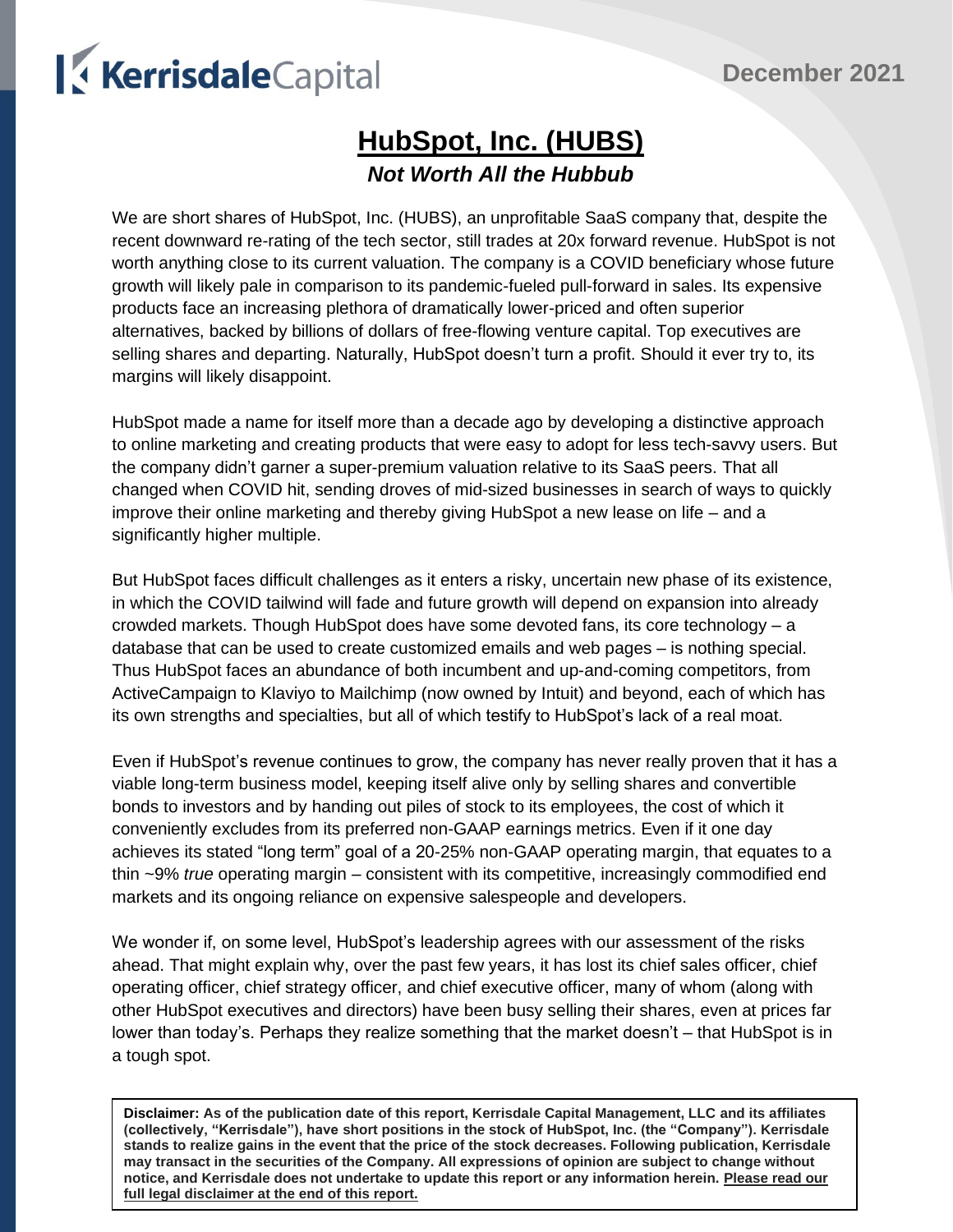### **Table of Contents**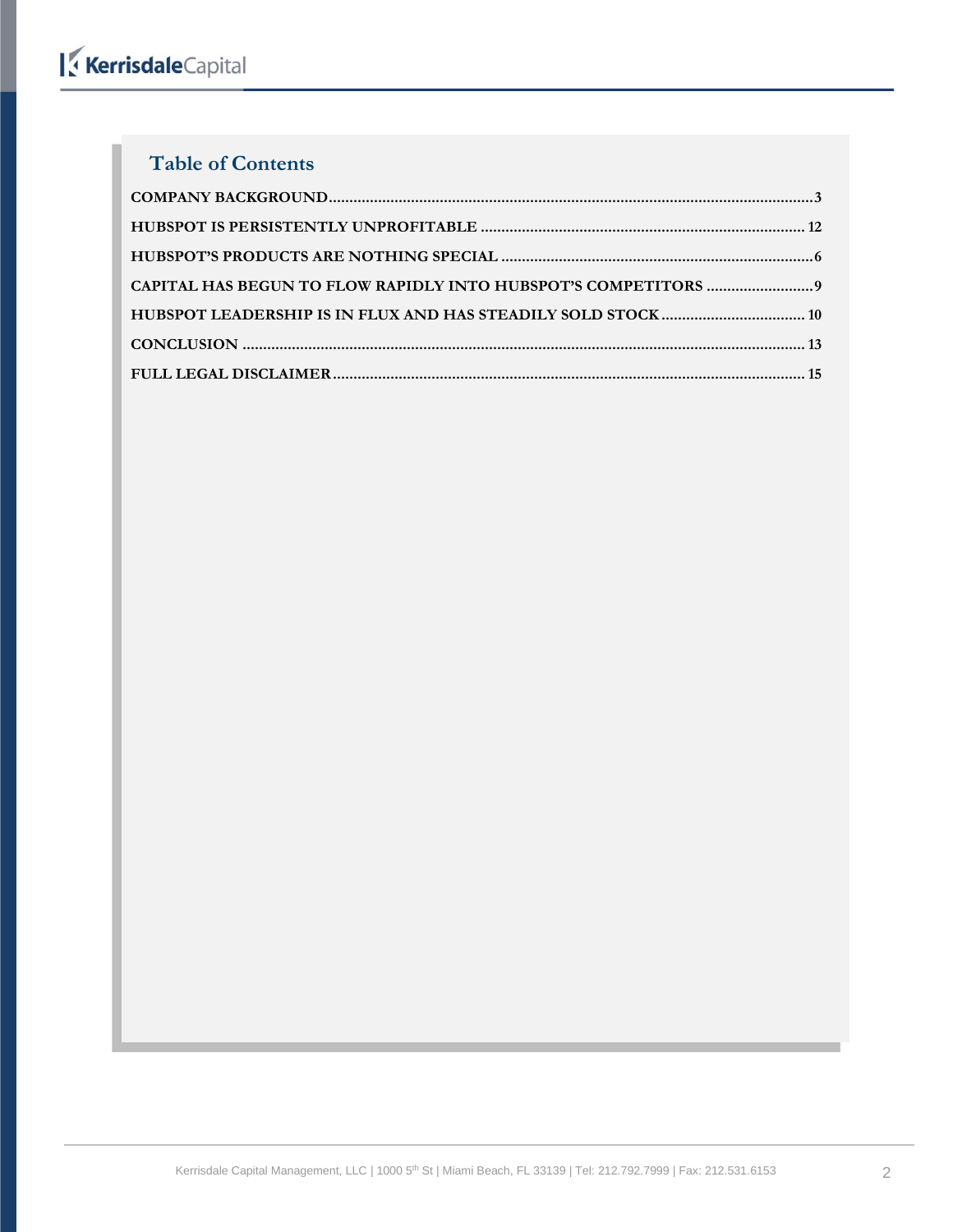## <span id="page-2-0"></span>**Company Background**

| <b>HubSpot, Inc.: Capitalization and Financial Results</b>                                       |          |                           |    |             |     |             |     |          |
|--------------------------------------------------------------------------------------------------|----------|---------------------------|----|-------------|-----|-------------|-----|----------|
| Capitalization                                                                                   |          | Financial results (\$ mm) |    |             |     |             |     |          |
|                                                                                                  |          |                           |    | 2019        |     | 2020        |     | 2021*    |
| Share price (\$)                                                                                 | \$680.20 | Revenue                   | \$ | 675         | -\$ | 883         | \$. | 1.288    |
| Fully diluted shares (mm):                                                                       |          | EBIT                      |    | (46)        |     | (51)        |     | (54)     |
| Shares O/S                                                                                       | 47.1     |                           |    |             |     |             |     |          |
| Dilutive impact of converts                                                                      | 2.4      | EPS.                      | \$ | $(1.28)$ \$ |     | $(1.90)$ \$ |     | (1.52)   |
| Dilutive impact of RSUs/options                                                                  | 2.1      |                           |    |             |     |             |     |          |
| Total                                                                                            | 51.6     | Customers                 |    | 73,483      |     | 103,994     |     | 128,144  |
|                                                                                                  |          | <b>ASRPC</b>              | \$ | 9,920       |     | \$9,582     |     | \$10,536 |
| Fully diluted market cap (\$mm)                                                                  | \$35,095 |                           |    |             |     |             |     |          |
| Less: cash and investments                                                                       | 1,285    |                           |    |             |     |             |     |          |
| Enterprise value                                                                                 | \$33,810 |                           |    |             |     |             |     |          |
| EV to 2021E revenue                                                                              | 26.2x    |                           |    |             |     |             |     |          |
|                                                                                                  |          |                           |    |             |     |             |     |          |
| Note: "ASRPC" = average subscription revenue per customer. Customers and ASPRC are as shown, not |          |                           |    |             |     |             |     |          |
| in millions.                                                                                     |          |                           |    |             |     |             |     |          |

*\* 2021 values shown equal mid-points of 2021 guidance, except for customers/ASRPC, which are 2021 Q3 values.*

*Source: company filings, Capital IQ, Kerrisdale analysis*

Founded in 2006 by two MIT business-school classmates and based in Cambridge, Mass., HubSpot was built on the concept of "inbound marketing" for mid-sized businesses. Instead of bombarding potential customers with banner ads, HubSpot advocated putting useful free content online to lure in prospects, then closely tracking subsequent contacts with those prospects in the hopes of ultimately closing a sale. This approach, managed and automated via HubSpot's cloud-based subscription software, has clicked with a subset of B2B firms (and the agencies they outsource their digital marketing to, who make commissions by getting their clients to use HubSpot's products). Today, HubSpot has 128k customers paying an average of ~\$10k per year.

Over time, as HubSpot's initial focus on inbound/content marketing<sup>1</sup> has become less distinctive and more commodified, it has expanded its offerings into a "suite" of related products, including Marketing Hub, Sales Hub, Service Hub, CMS Hub, and Operations Hub, each with "starter," "professional," and "enterprise" pricing tiers – a complex, confusing tangle. Back at the time of its [2014 IPO,](https://www.sec.gov/Archives/edgar/data/0001404655/000119312514367174/d697256d424b4.htm) HubSpot characterized itself, relatively straightforwardly, as the provider of "a cloud-based marketing and sales software platform"; now it [uses](https://ir.hubspot.com/news/hubspot-reports-q3-2021-results) vague, broad language like "the customer relationship management (CRM) platform for scaling companies," "a modern CRM platform," and "a world-class front-office platform," seemingly aiming to be all things to all businesses.

<sup>&</sup>lt;sup>1</sup> What the difference, if any, is between these terms was the subject of an inconclusive HubSpot [blog post](https://blog.hubspot.com/marketing/difference-between-content-and-inbound-marketing) in 2014. In our view the main difference is that HubSpot likes to say "inbound" because that's the one it came up with.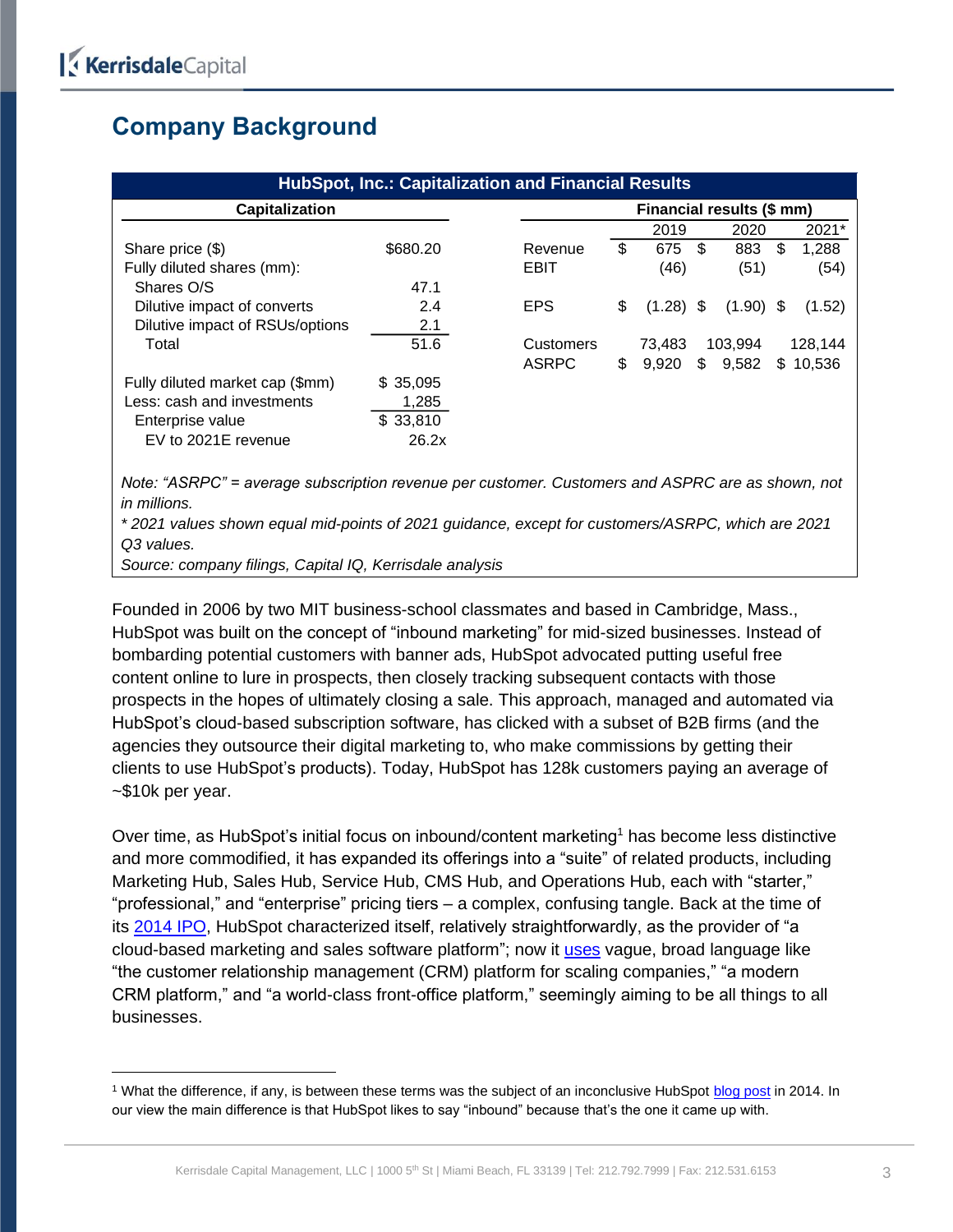Therein lies a fundamental problem with HubSpot's business and the valuation currently afforded it. HubSpot's various end markets are becoming more and more commoditized, with dozens of well-funded players offering comparable products, targeting the same end markets. Multiple software behemoths are vying to become the same sort of all-in-one platform as HubSpot, while legions of VC-backed providers are crafting superior solutions in each of HubSpot's niches. This fierce competitive landscape will ultimately yield a predictable result for HubSpot: lame growth and blah margins. Investors have taken recent metrics and assumed them to be sustainable over the future, mistakenly believing them to be the product of some sort of competitive advantage that HubSpot will maintain over time. But recent financial trends haven't been driven by the uniqueness of HubSpot's products or winner-take-all network effects – the business has merely benefited from a one-time boost from the pandemic.

## **The COVID Bump is Over**

While HubSpot's revenue growth in absolute dollars has been impressive over the long run, it's striking that the *rate* of revenue growth steadily declined for years; it was only during mid-2020, when COVID fears were at their height and mid-sized businesses were frantically scrambling to go digital, that revenue growth finally turned around:



Consistent with its poor margins and long-running growth deceleration, until quite recently HubSpot traded at a revenue multiple that was, for a SaaS company, relatively modest; only since the post-COVID growth spurt, which we expect to be short-lived, has its multiple expanded to exorbitant levels: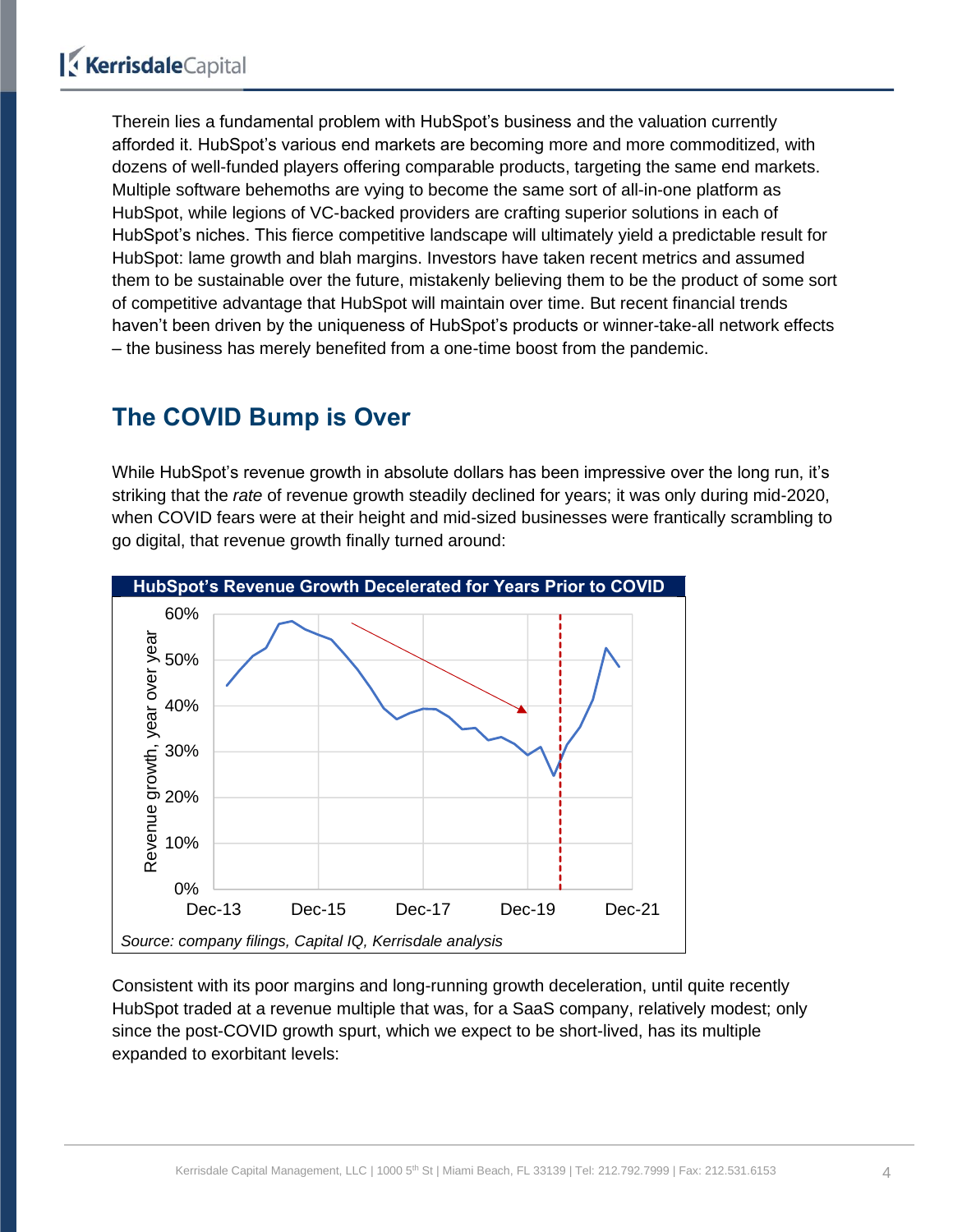

Not only does HubSpot now trade rich relative to its own history, but it also trades rich relative to other marketing-tech firms. Though HubSpot enthusiasts claim the company's product suite is unique, the basic value proposition of helping small and mid-sized businesses acquire customers online is nothing special. Squarespace and Wix operate in overlapping markets (creating easy-to-use tools for doing business digitally) and have attained similar scale in revenue terms, with rapid recent growth – yet these companies trade at half of HubSpot's revenue multiple and even less in terms of EV to gross profit:

| <b>HubSpot Trades at a Large,</b><br><b>Unwarranted Premium to Peers</b> |         |               |         |  |  |  |  |  |
|--------------------------------------------------------------------------|---------|---------------|---------|--|--|--|--|--|
|                                                                          |         |               | $EV$ to |  |  |  |  |  |
|                                                                          | 2019-21 |               | gross   |  |  |  |  |  |
|                                                                          | rev.    | EV to         | profit  |  |  |  |  |  |
|                                                                          |         | CAGR NTM rev. | (TTM)   |  |  |  |  |  |
| <b>SQSP</b>                                                              | 26%     | 5.1x          | 7.2x    |  |  |  |  |  |
| <b>WIX</b>                                                               | 28%     | 5.7x          | 10.9x   |  |  |  |  |  |
| <b>HUBS</b>                                                              | 36%     | 20.2x         | 33.4x   |  |  |  |  |  |
| Note: 2021 revenue based on consensus<br>estimates.                      |         |               |         |  |  |  |  |  |
| Source: company filings, Capital IQ, Kerrisdale<br>analysis              |         |               |         |  |  |  |  |  |

We believe this premium valuation is unsustainable. In a new world where investors have finally begun calling into question the high prices of persistently unprofitable software companies,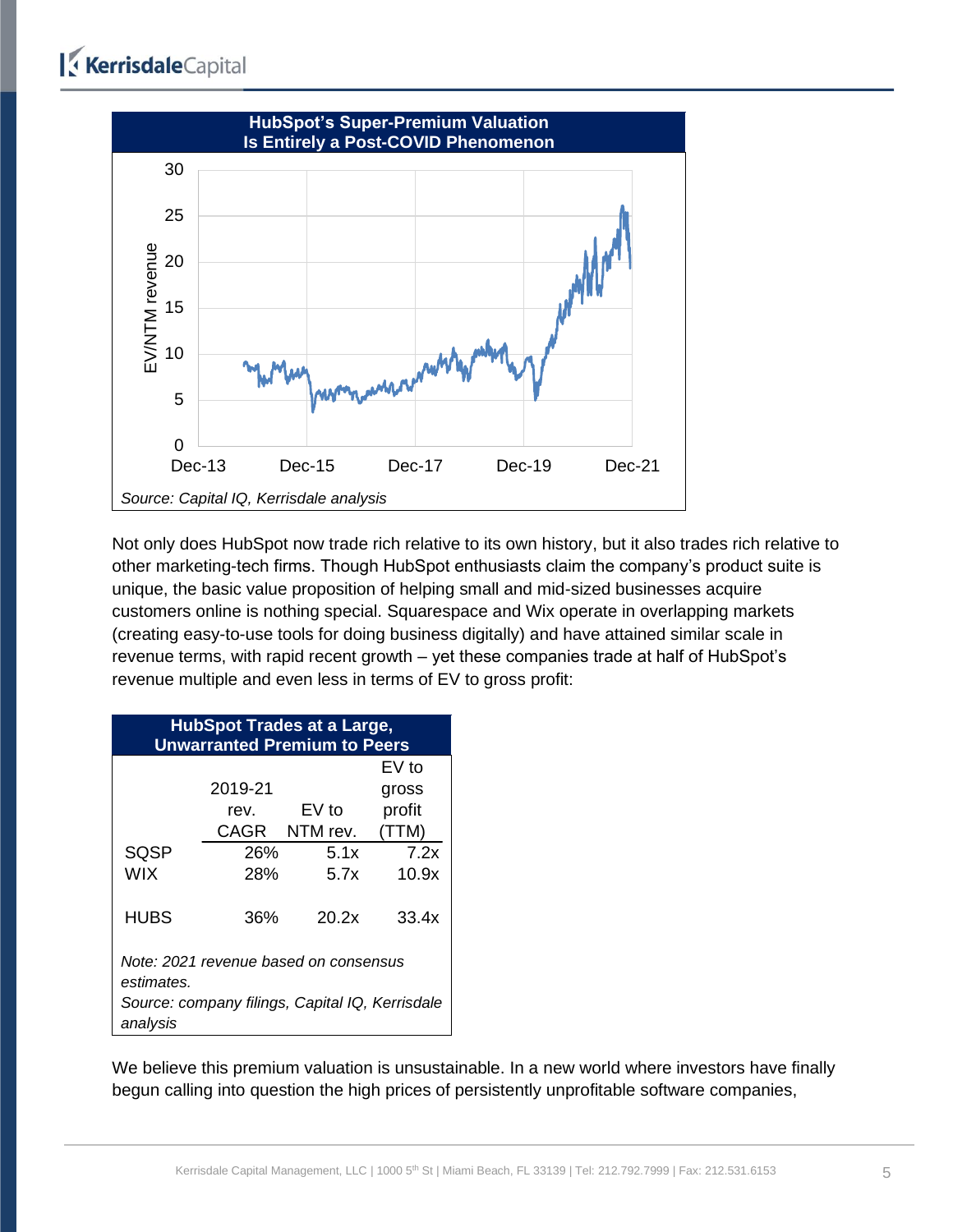HubSpot deserves a serious downward re-rating – especially in light of its mediocre products and uncertain growth outlook.

## <span id="page-5-0"></span>**HubSpot's Products Are Nothing Special**

In April, the Reddit user U\_lad22, apparently perplexed by HubSpot, posted the following [question](https://www.reddit.com/r/marketing/comments/mt5zgo/hubspot_users/) on the r/marketing message board:

In layman terms, what exactly does hubspot do? I see a lot of jargon…being tossed around online as to what it does. Isn't it just a glorified crm software and other ecosystem softwares ?

Can someone who's used one explain in the simplest terms as to how it's better ? And how they use it personally?

Also, marketing hub, sales hub , service hubs are also glorified softwares for basic things like analytics , post service contacting etc. ?

Not trying to be a bummer, like honestly asking. TIA !

Some of the responses were enthusiastic about HubSpot, some less so, but all seemed to agree that nothing in particular stood out about HubSpot's technology, with comments like [this:](https://www.reddit.com/r/marketing/comments/mt5zgo/comment/guy1plf/?utm_source=reddit&utm_medium=web2x&context=3)

Basically what others said, like an all-in-one platform for marketing and a bit of sales. My company uses it for emails, websites (landing pages, CTA [call-to-action] buttons, forms, live chat & analytics), sales tracking, and social media. We used different platforms before (Mailchimp for email, Unbounce for landing pages, Hootsuite for social media) but ended up settling with Hubspot because it had everything we needed combined in one.

"itsMalarky" [concurred,](https://www.reddit.com/r/marketing/comments/mt5zgo/comment/guyttwi/?utm_source=reddit&utm_medium=web2x&context=3) albeit with a slightly more negative spin:

It's an all in one sales/marketing/support ecosystem. Plenty of alternatives without using them if you know what you're doing. I've always thought hubspot was for people who didn't know enough of the basics to build their own martech "stack"

Based on our research, including conversations with online marketing professionals, this perception is common: HubSpot's products are "good enough" for many purposes but don't possess any sort of commanding lead in capabilities or ease of use. In the words of a recent customer [review](https://www.trustradius.com/reviews/hubspot-marketing-hub-2021-11-02-10-46-45) on TrustRadius, "Hubspot does a lot of things well but only some things really well." Many attractive alternatives exist. Indeed, HubSpot itself has an extensive "software comparisons library" that attempts to prove that its products are superior to those of, by our count, 25 different competitors: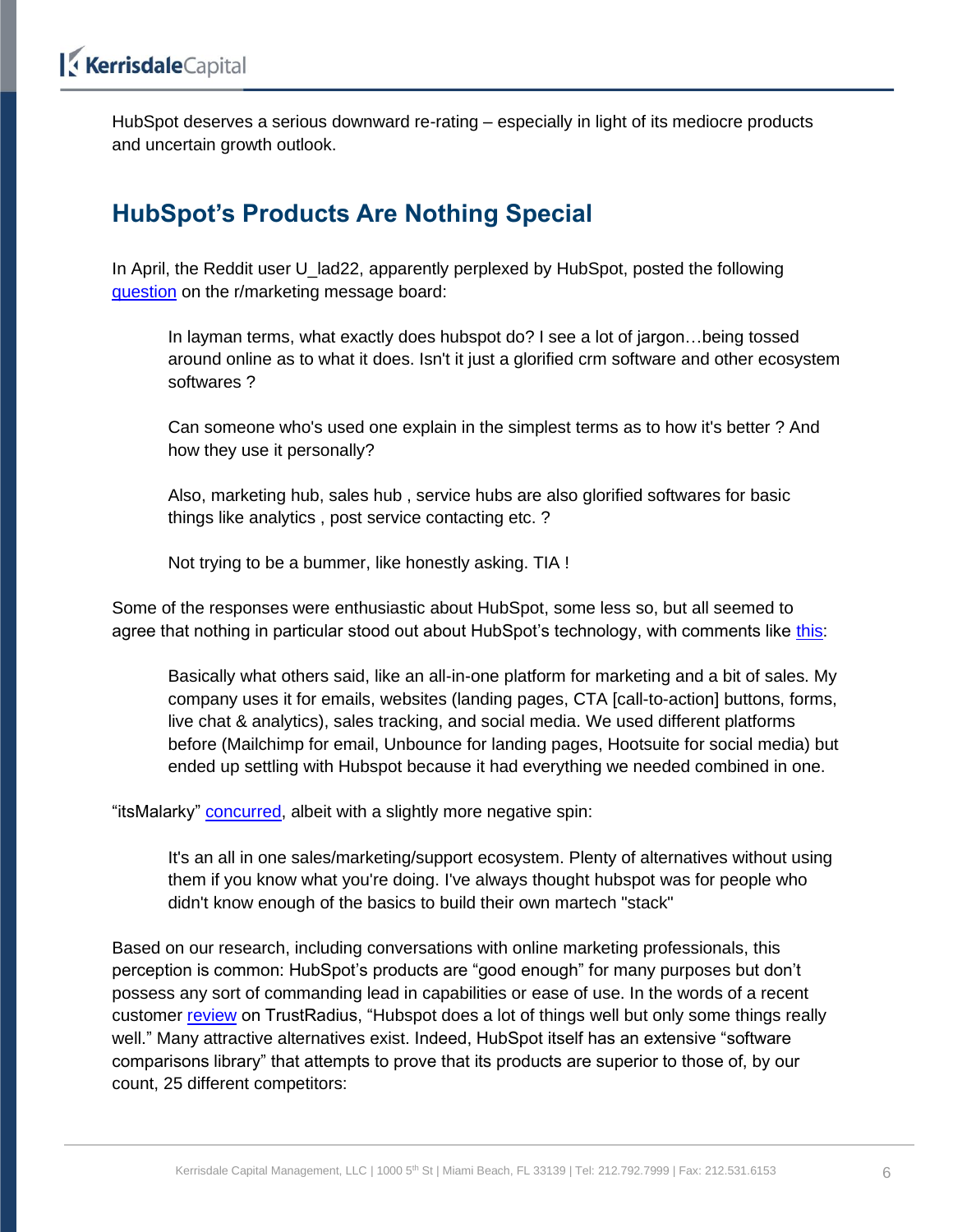## KerrisdaleCapital

- 1. [Salesforce vs HubSpot](https://www.hubspot.com/comparisons/salesforce-vs-hubspot?hubs_content=www.hubspot.com/comparisons&hubs_content-cta=comparisons-card__link)
- 2. [Mailchimp vs HubSpot](https://www.hubspot.com/comparisons/mailchimp-vs-hubspot?hubs_content=www.hubspot.com/comparisons&hubs_content-cta=comparisons-card__link)
- 3. [Zoho vs HubSpot](https://www.hubspot.com/comparisons/zoho-vs-hubspot?hubs_content=www.hubspot.com/comparisons&hubs_content-cta=comparisons-slider__link)
- 4. [WordPress vs HubSpot](https://www.hubspot.com/comparisons/wordpress-vs-hubspot?hubs_content=www.hubspot.com%2Fcomparisons&hubs_content-cta=comparisons-slider__link)
- 5. [Pardot vs HubSpot](https://www.hubspot.com/comparisons/pardot-vs-hubspot?hubs_content=www.hubspot.com/comparisons&hubs_content-cta=comparisons-slider__link)
- 6. [Zendesk vs HubSpot](https://www.hubspot.com/comparisons/zendesk-vs-hubspot?hubs_content=www.hubspot.com/comparisons&hubs_content-cta=comparisons-slider__link)
- 7. [ActiveCampaign vs HubSpot](https://www.hubspot.com/comparisons/active-campaign-vs-hubspot)
- 8. [Marketo vs HubSpot](https://www.hubspot.com/comparisons/marketo-vs-hubspot)
- 9. [Mixmax vs HubSpot](https://www.hubspot.com/comparisons/mixmax-vs-hubspot)
- 10. [Calendly vs HubSpot](https://www.hubspot.com/comparisons/calendly-vs-hubspot)
- 11. [Drupal vs HubSpot](https://www.hubspot.com/comparisons/drupal-vs-hubspot)
- 12. [Eloqua vs HubSpot](https://www.hubspot.com/comparisons/eloqua-vs-hubspot)
- 13. [Microsoft Dynamics vs HubSpot](https://www.hubspot.com/comparisons/microsoft-dynamics-vs-hubspot)
- 14. [Insightly vs HubSpot](https://www.hubspot.com/comparisons/insightly-vs-hubspot)
- 15. [RD Station vs HubSpot](https://www.hubspot.com/comparisons/rd-station-vs-hubspot)
- 16. [Agile CRM vs HubSpot](https://www.hubspot.com/comparisons/agile-crm-vs-hubspot)
- 17. [Act-On vs HubSpot](https://www.hubspot.com/comparisons/act-on-vs-hubspot)
- 18. [Acuity Scheduling vs HubSpot](https://www.hubspot.com/comparisons/acuity-scheduling-vs-hubspot)
- 19. [Wufoo vs HubSpot](https://www.hubspot.com/comparisons/wufoo-vs-hubspot)
- 20. [Craft CMS vs HubSpot](https://www.hubspot.com/comparisons/craft-cms-vs-hubspot)
- 21. [Sitecore vs. HubSpot](https://www.hubspot.com/comparisons/sitecore-vs-hubspot)
- 22. [Instapage vs HubSpot](https://www.hubspot.com/comparisons/instapage-vs-hubspot)
- 23. [Unbounce vs HubSpot](https://www.hubspot.com/comparisons/unbounce-vs-hubspot)
- 24. [Pipedrive vs HubSpot](https://www.hubspot.com/comparisons/pipedrive-vs-hubspot)
- 25. [HubSpot vs Zapier](https://www.hubspot.com/comparisons/hubspot-vs-zapier)

Not all of these competitors provide the full set of features that HubSpot's product suite does, but that same breadth of features also creates complexity and confusion. In the words of one [recent review](https://marketingtechstack.com/2021/03/02/hubspot-review-when-is-it-right/) on MarketingTechStack.com, "since this platform is so big, it can get overwhelming, and there is a learning curve — even for experienced marketing technology professionals… there may be too much functionality to get your arms around and figure out how to use it all to its best advantage… It's a platform that's trying to be everything to everyone." The marketing agency Accelity made a similar remark in its [review:](https://go.accelitymarketing.com/blog/the-good-the-bad-the-ugly-an-in-depth-look-at-hubspot-sales-professional) "The other thing that stands out to me is how daunting this system can seem at first...[I]t's a big system and it's easy to get lost in all the minute details." Smaller competitors often target this complexity in their own marketing messages: Jumplead, for instance, [contends](https://jumplead.com/hubspot-alternative) that "while HubSpot has pretty much any feature you might ever need, you are likely to be paying for features you may never actually use. It makes more sense to choose a system that covers the features you know you will use."

And while HubSpot has a lot of features across its many offerings, it doesn't always implement them well. It's easy to find complaints like the following: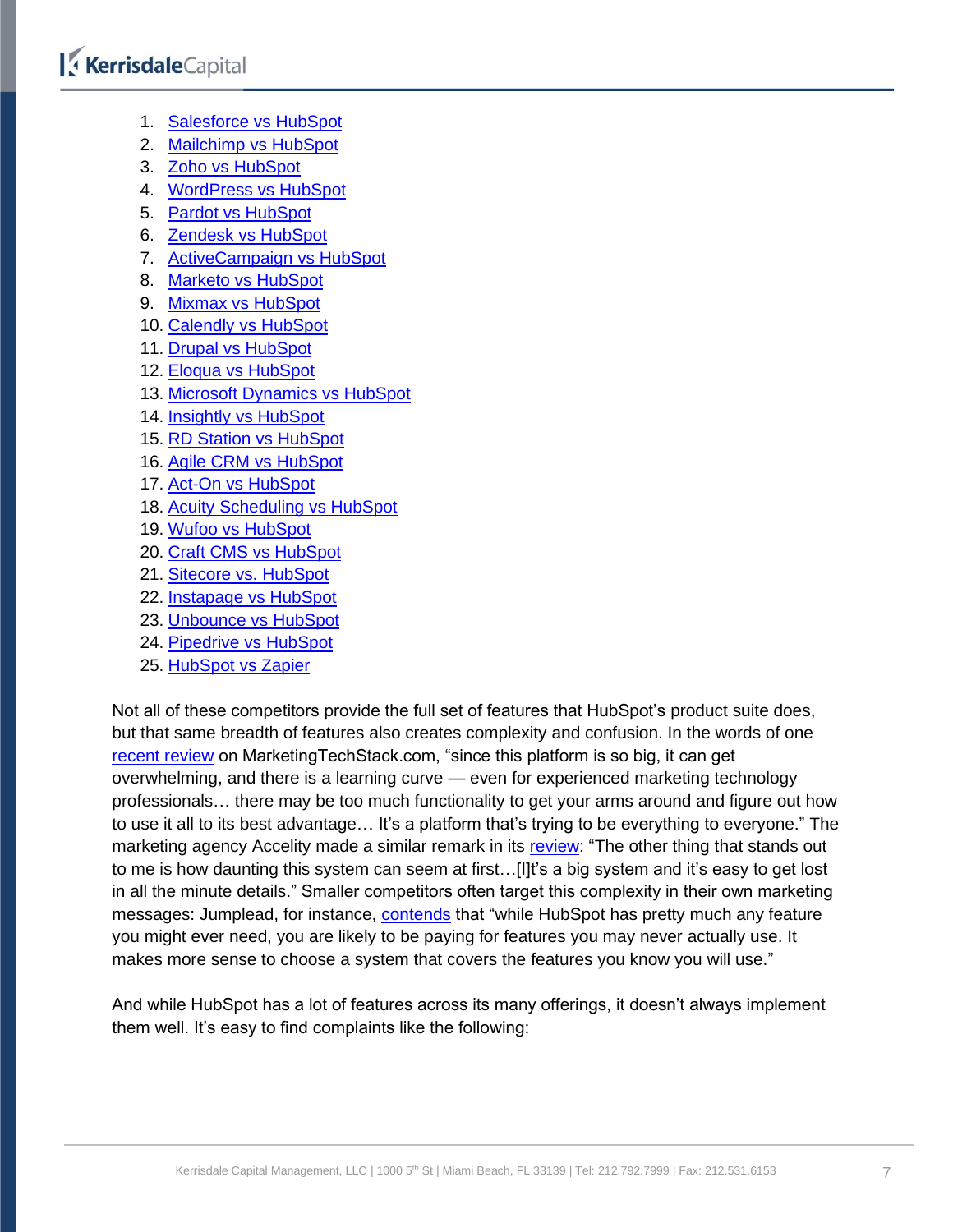- "They build features too quickly so they have more to advertise and get you in a contract, but it takes them a very long time to get around to fixing the major issues in their features." (June 2020 review on [Trustpilot\)](https://www.trustpilot.com/users/5eb5761dc66da3199e806f6e)
- "As a marketing automation tool hubspot is above average, as a central CRM, Hubspot is adequate (meaning it will house all of your data). From a reporting and dashboard point of view the tool is absolutely and ridiculously terrible! I cannot even begin to explain how poor it is. A simple report in salesforce requires you to build around 10 reports in Hubspot to show the same data and even then it is unable to group fields properly or total amounts (really basic stuff)." (October 2021 review on **Trustpilot**)
- "I have an early-stage B2B SaaS startup, and have been using Hubspot for CRM for several years with no complaints… CMS Hub on the other hand sort of sucked. Hubspot's CMS and website builder are simply *bad.* The UX is totally unintuitive, everything feels clunky, and because you can integrate any other website to hubspot via forms and cookies/pixels, it doesn't feel like there is much of a benefit from having website and CRM under one roof. We recently switched to Webflow, and it is like night and day. Design and collaboration are so, so much easier, and Webflow is at about a third the cost of CMS Hub." (September 2021 [post](https://www.reddit.com/r/sales/comments/pyqpjq/hubspot_a_psa_contracts_and_review/) on Reddit's r/sales)

In keeping with that comment, many users – even HubSpot fans – complain about the company's surprisingly high prices. (Recall that average subscription revenue per customer runs at around \$10,000/year or ~\$800/month, in line with the \$890/month sticker price for Marketing Hub's "professional" tier.) In the words of [one reviewer](https://www.trustpilot.com/reviews/60ad4adef9f4870b700e3d57) in May 2021, "We use these guys at work. Expensive as hell, but it does the job pretty well." But [others](https://www.trustpilot.com/reviews/60eece6af9f48702a8e5010e) are less sanguine:





Jul 14, 2021

#### Overrated and very overpriced

Overrated and very overpriced. What was once the young innovate competitor to SalesForce has become the incumbent. We and many other users have been requested crucial features for years, which they still haven't implements. In the meantime prices have sky rocketed.

While investors might like the idea of a company with "expensive as hell" and "very overpriced" products, HubSpot doesn't have a monopoly, and we believe its premium pricing will crack under competitive pressure relatively soon. As one Reddit user [put it](https://www.reddit.com/r/hubspot/comments/fauc27/comment/fjhvxgu/?utm_source=reddit&utm_medium=web2x&context=3) in 2020 on the r/hubspot board: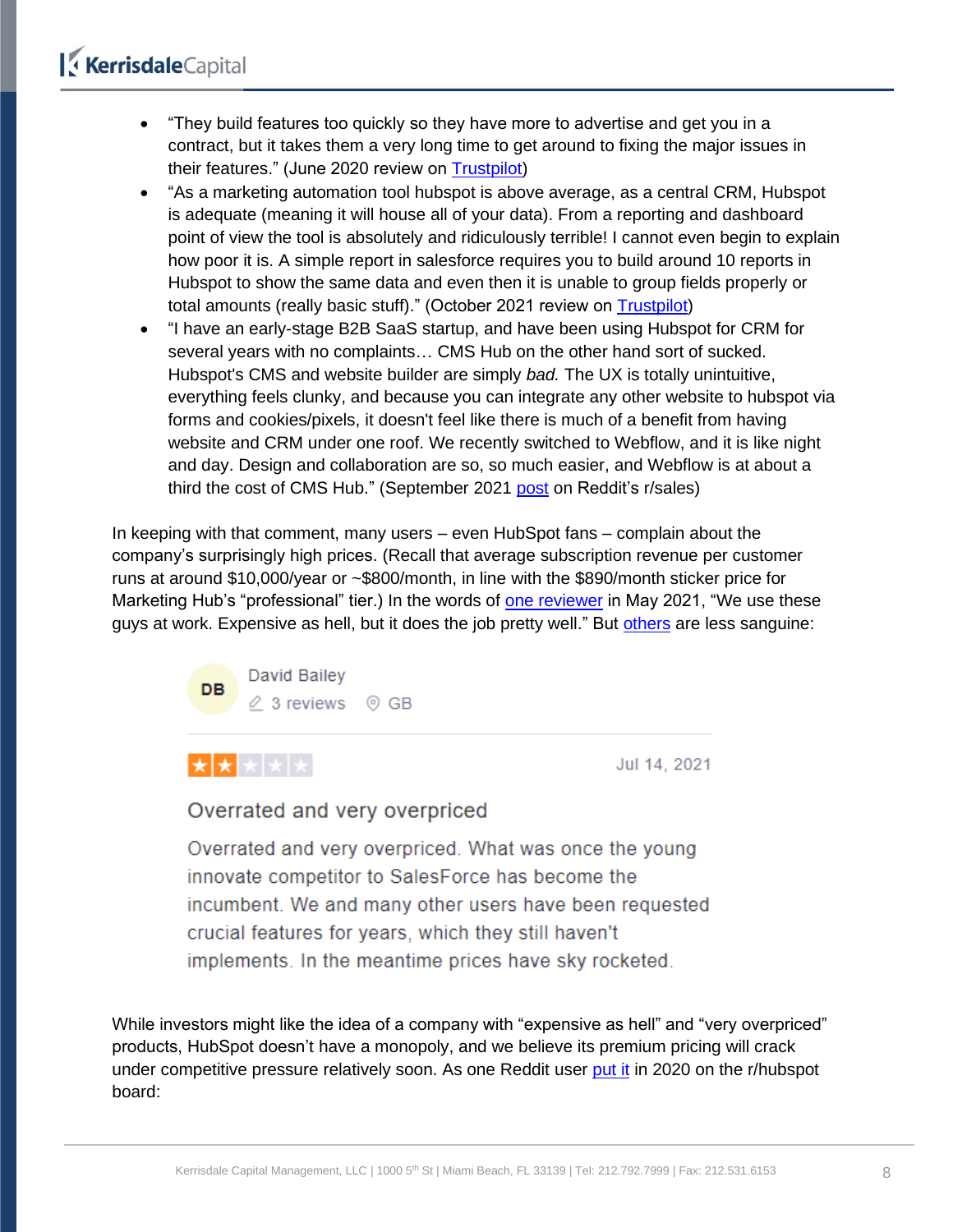Sending mass, automatic emails.

800\$ with hubspot, 20\$ with mailchimp.

I do use hubspot. But the locked features behind the pro packages really need balancing. Some make no sense. Like these.

The same themes appear in the marketing of multiple HubSpot competitors:

- EngageBay [notes](https://www.engagebay.com/blog/hubspot-pros-and-cons/) that "There are Plenty of HubSpot Marketing and Sales Features With Cheaper Alternatives."
- Jumplead [quotes](https://jumplead.com/hubspot-alternative) one of its customers as saying, "Same functionality as HubSpot, better customer service, and a tenth of the cost. Can't beat that. \$10,000 savings goes a long way for a small business." (#)
- ActiveCampaign [says,](https://www.activecampaign.com/compare/hubspot) "HubSpot's all-in-one solution is high price, low value. What if you could pay 5x less for better features? Stop overpaying for basic all-in-one functionality, and get a tool that gives you exactly what you need."
- Nutshell [asks,](https://www.nutshell.com/blog/why-is-hubspot-so-expensive) "HubSpot charges way more than its competitors—sometimes ten times as much—even though it often gets trounced in head-to-head comparisons. How can it afford to do this?"

Of course, it's only to be expected that HubSpot's competitors would highlight its weak points and question its cost-effectiveness. But it surely says something that so many companies expect this particular marketing approach to resonate with their target customers. They recognize that HubSpot has been coasting on its early success: as Nutshell [puts it,](https://www.nutshell.com/blog/why-is-hubspot-so-expensive) "Think back to 2006, when ads were barely targeted and Salesforce was the only CRM worth using. HubSpot provided a much-needed alternative." Now, however, HubSpot is nothing special, awash in a sea of similar SaaS, and, while its all-in-one approach appeals to some, that's a very thin competitive advantage to build a \$34 billion, 20x-revenue valuation on.

## <span id="page-8-0"></span>**Capital Has Begun to Flow Rapidly into HubSpot's Competitors**

Not only does HubSpot face intense competition; it also faces increasingly *well-funded* competition, as other firms have leapt at the business and fund-raising opportunities created by the post-COVID surge in online marketing:

• In September 2020, **Sendinblue**, a French startup offering an "all-in-one digital marketing platform," [raised](https://techcrunch.com/2020/09/30/frances-sendinblue-an-all-in-one-digital-marketing-platform-raises-160m/) \$160 million, noting that "[t]he whole COVID pandemic has accelerated our business…We've seen a lot of SMBs finding that they need to digitize in order to survive." Sendinblue *pitches itself* as "a HubSpot alternative with better value for money."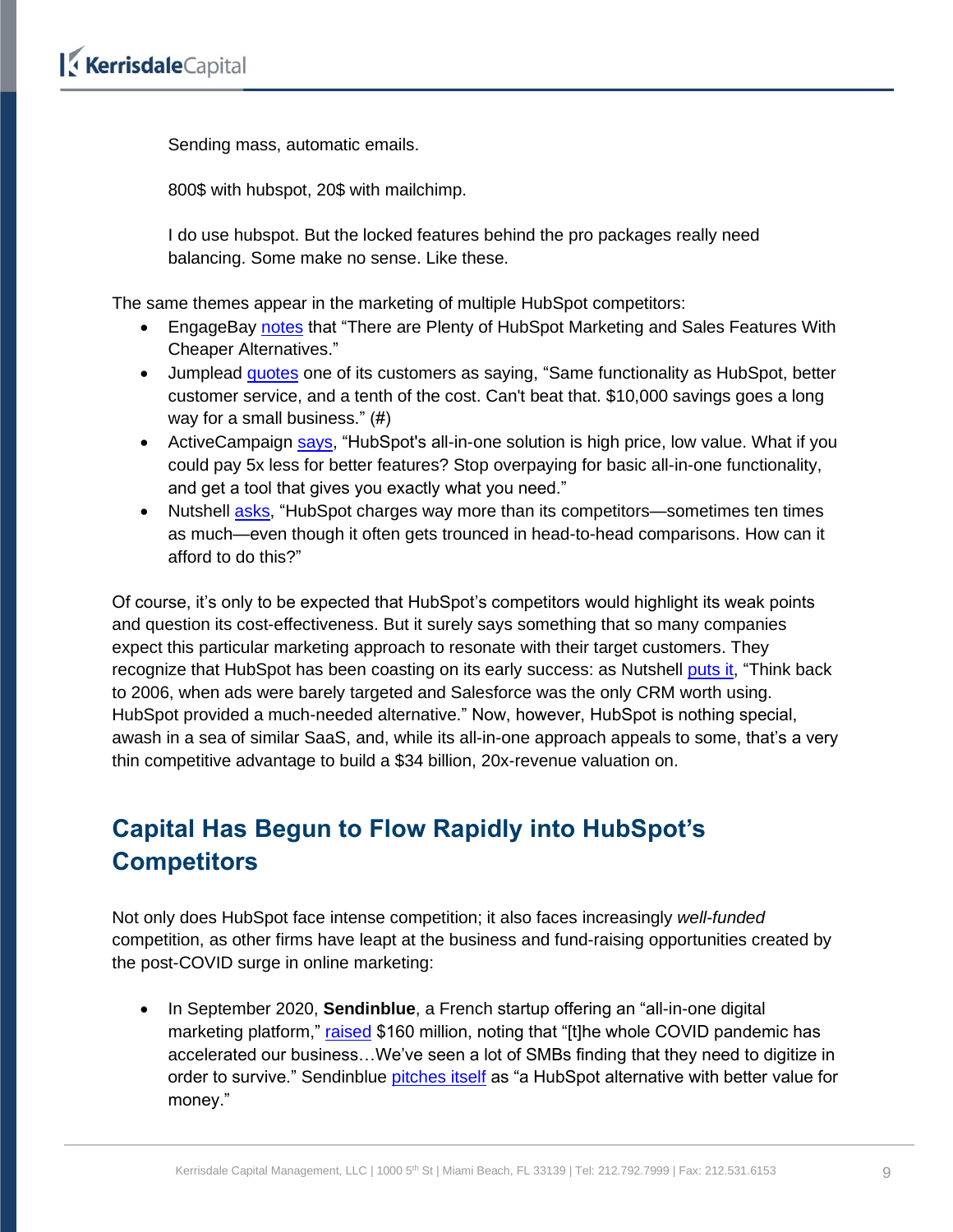- In November 2020, **Pipedrive**, a "CRM platform for sales and marketing teams," [announced](https://www.prnewswire.com/news-releases/sales-crm-pipedrive-announces-majority-investment-from-vista-equity-partners-301171963.html) a majority investment from Vista Equity Partners at a [\\$1.5 billion valuation.](https://tech.eu/brief/pipedrive-unicorn/) (Pipedrive's [page](https://www.pipedrive.com/en/crm-comparison/hubspot-alternative) explaining its advantages over HubSpot even includes a video case study with disappointed former HubSpot users: "*Christoffer and Todd felt let down by HubSpot's steep learning curve, complex user experience, and the baffling array of unnecessary features.")*
- In April 2021, **ActiveCampaign** [raised](https://techcrunch.com/2021/04/21/activecampaign-raises-240m-at-a-3b-valuation-as-marketing-and-sales-automation-come-into-focus-for-smbs/) \$240 million at a \$3 billion valuation in a Series C led by Tiger Global, hot on the heels of a \$100 million raise in January 2020. It also [announced](https://www.activecampaign.com/about/newsroom/press-releases/activecampaign-raises-usd240-million) that it had achieved ~65% growth in annual recurring revenue since 2020 and now boasts 145,000 customers (more than HubSpot).
	- $\circ$  On the popular business-software review-aggregation site G2, ActiveCampaign [outperforms](https://www.g2.com/compare/activecampaign-vs-hubspot-marketing-hub) HubSpot Market Hub ("*ActiveCampaign is easier to set up and administer. Reviewers also preferred doing business with ActiveCampaign overall. Reviewers felt that ActiveCampaign meets the needs of their business better than HubSpot Marketing Hub."*)
- In May 2021, **Klaviyo**, which describes itself as "a world-leading marketing automation platform," [raised](https://www.prnewswire.com/news-releases/klaviyo-raises-320-million-in-series-d-funding-following-surge-in-demand-for-data-and-marketing-automation-platform-301293305.html) \$320 million at a \$9.15 billion valuation and announced that its 70,000 strong customer base had doubled over the past year. (Klaviyo has a detailed [guide](https://help.klaviyo.com/hc/en-us/articles/360039708512-How-to-Migrate-from-HubSpot#discontinue-hubspot-use13) to migrating away from HubSpot: "*Once you've pointed all of your list growth tools to your Klaviyo account, paused your HubSpot workflows, and turned your Klaviyo flows live, you can discontinue using HubSpot.*")
- In September 2021, Constant Contact, which made a name for itself in email marketing and is now owned by private-equity investors, [purchased](https://www.prnewswire.com/news-releases/constant-contact-closes-acquisition-of-sharpspring-301367629.html) **SharpSpring**, a SaaS "revenue growth platform" that includes marketing-automation and CRM tools and explicitly [positions itself](https://sharpspring.com/hubspot-pricing-and-reviews/) as a HubSpot competitor.
- Also in September 2021, the software giant Intuit [announced](https://investors.intuit.com/events-and-presentations/event-details/2021/Placeholder-name/default.aspx) its \$12 billion acquisition of **Mailchimp,** which has already gone beyond its popular email marketing software to create "a global customer engagement and marketing platform for growing small and mid-market businesses." Intuit plans to seamlessly integrate Mailchimp with its ubiquitous QuickBooks accounting and business products and to "disrupt the midmarket, by developing a full marketing automation, CRM and eCommerce suite for midmarket customers **at an attractive price point**" (emphasis added).

With all of these companies now receiving infusions of money, attention, and resources, they are better equipped than ever to reach potential customers and overcome the inertia that has thus far worked in HubSpot's favor. With its startup days now long behind it, HubSpot isn't the disruptor; it's the disruptee.

## <span id="page-9-0"></span>**HubSpot Leadership Is in Flux and Has Steadily Sold Stock**

As HubSpot faces an uncertain new phase in its evolution, investors likely wish that the same core team that presided over the company's initial success was still at the helm. However, that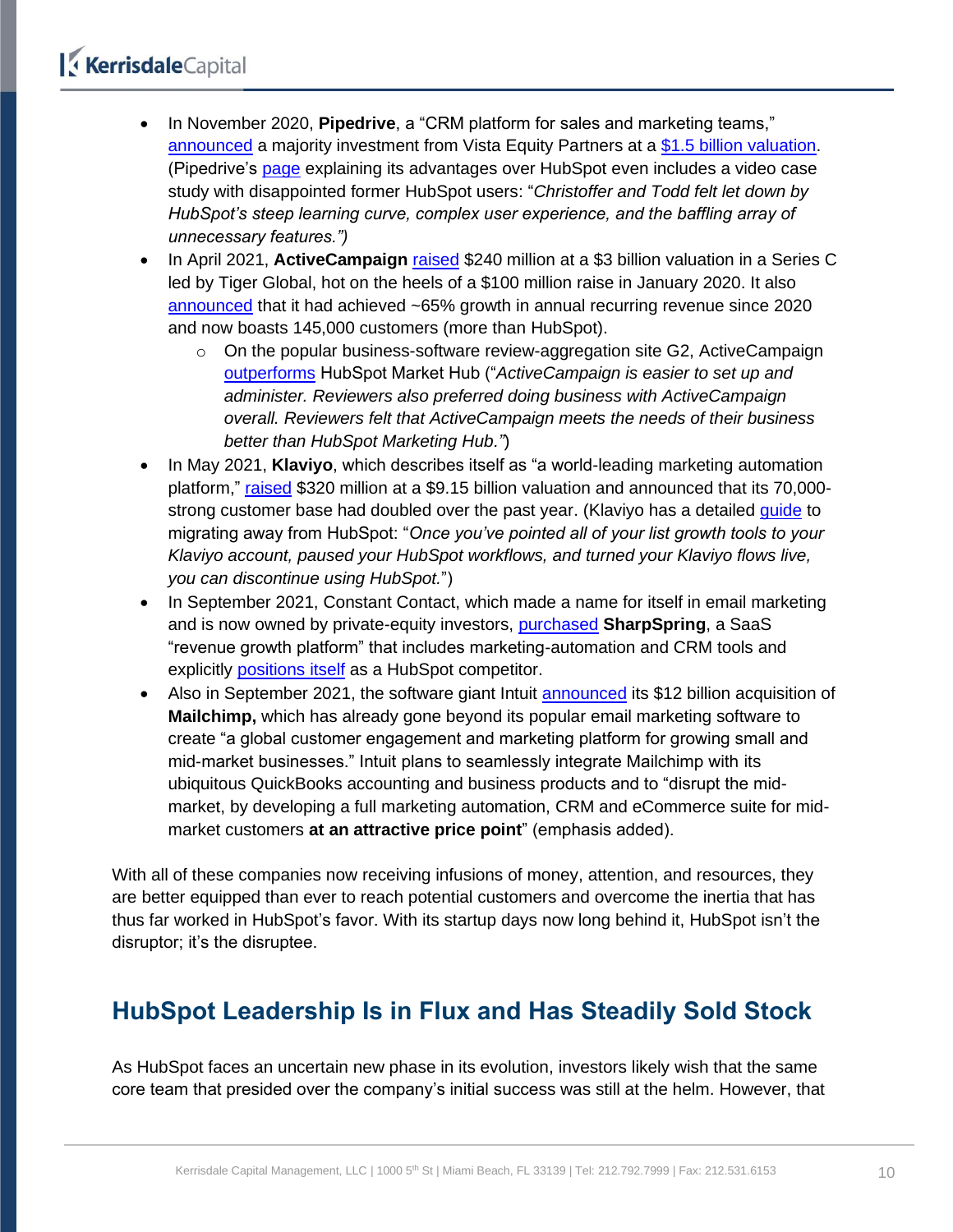is increasingly not the case. In July 2019, HubSpot's ["chief sales officer,](https://www.linkedin.com/in/huntermadeley/)" who had been hired away from Salesforce, left. In May 2020, amid the depths of the pandemic, JD Sherman, who had been the company's president and chief operating officer for eight years, [announced](https://www.sec.gov/ix?doc=/Archives/edgar/data/0001404655/000156459020021974/hubs-8k_20200501.htm) his intention to resign. Then, in March 2021, HubSpot announced that its co-founder and CEO, Brian Halligan, had been injured in a snowmobile accident but was "expected to make a full and complete recovery"; just a few months later, though, Halligan [became](https://ir.hubspot.com/news/hubspot-reports-q2-2021-results?_ga=2.159932148.89763088.1639591908-117112776.1638992540) executive chairman and officially stepped down as CEO. In April 2021, Chief Strategy Officer [Brad Coffey,](https://www.linkedin.com/in/bradfordcoffey/) who had spent 13 years at HubSpot, also departed. Today, the company is led by CEO Yamani Rangan, who joined in a newly created "chief customer officer" role only in January 2020; she previously held the same title at Dropbox, a quite different business. With HubSpot's chief operating officer, chief strategy officer, and chief executive officer all having exited within a roughly one-year period, leaving a relative newcomer in charge, we struggle to understand investor complacency about the company's future.

Meanwhile, throughout this tumultuous period, HubSpot's current and former leadership has been busy selling stock. Over the past three years, according to SEC filings, HubSpot executives and board members have sold 733,763 shares in the open market, which would have been worth \$499 million at today's price but actually fetched only half that amount, since the weighted average sales price was only ~\$324 per share, 52% below where the stock now trades. 71% of these shares were sold by the company's co-founders, former CEO Brian Halligan and CTO Dharmesh Shah,<sup>2</sup> but many other leaders also got in on the act, including the CFO, the former COO, the former chief sales officer, the general counsel, three board members, and even the new CEO – not exactly a great confidence-booster during a time of transition.

HubSpot management has also jumped at the chance to raise capital even with no obvious use for it. In 2019, the company conducted a secondary equity offering, raising \$343 million by selling shares at \$165 each (76% lower than the current price); in 2020, it issued convertible bonds with aggregate principal of \$460 million and an implied conversion price of \$283 per share (58% lower than the current price). What happened to all the cash from these issuances? It still sits on HubSpot's balance sheet today, doing nothing. We suspect management was happy to extend its financial runway by taking advantage of share prices that seemed high at the time (yet now imply dramatic downside for the stock).

Overall, we find this fact pattern troubling. As long-run growth has become more challenging (notwithstanding the temporary COVID tailwind), insiders have sold their shares and departed – hoping, we believe, to leave on a high note rather than stick around for a potentially disappointing finale.

<sup>&</sup>lt;sup>2</sup> To be fair, Shah did buy 40,000 shares in the open market in March 2020, capitalizing on overall market weakness, but he matched this trade with a 40,000-share sale in December 2020.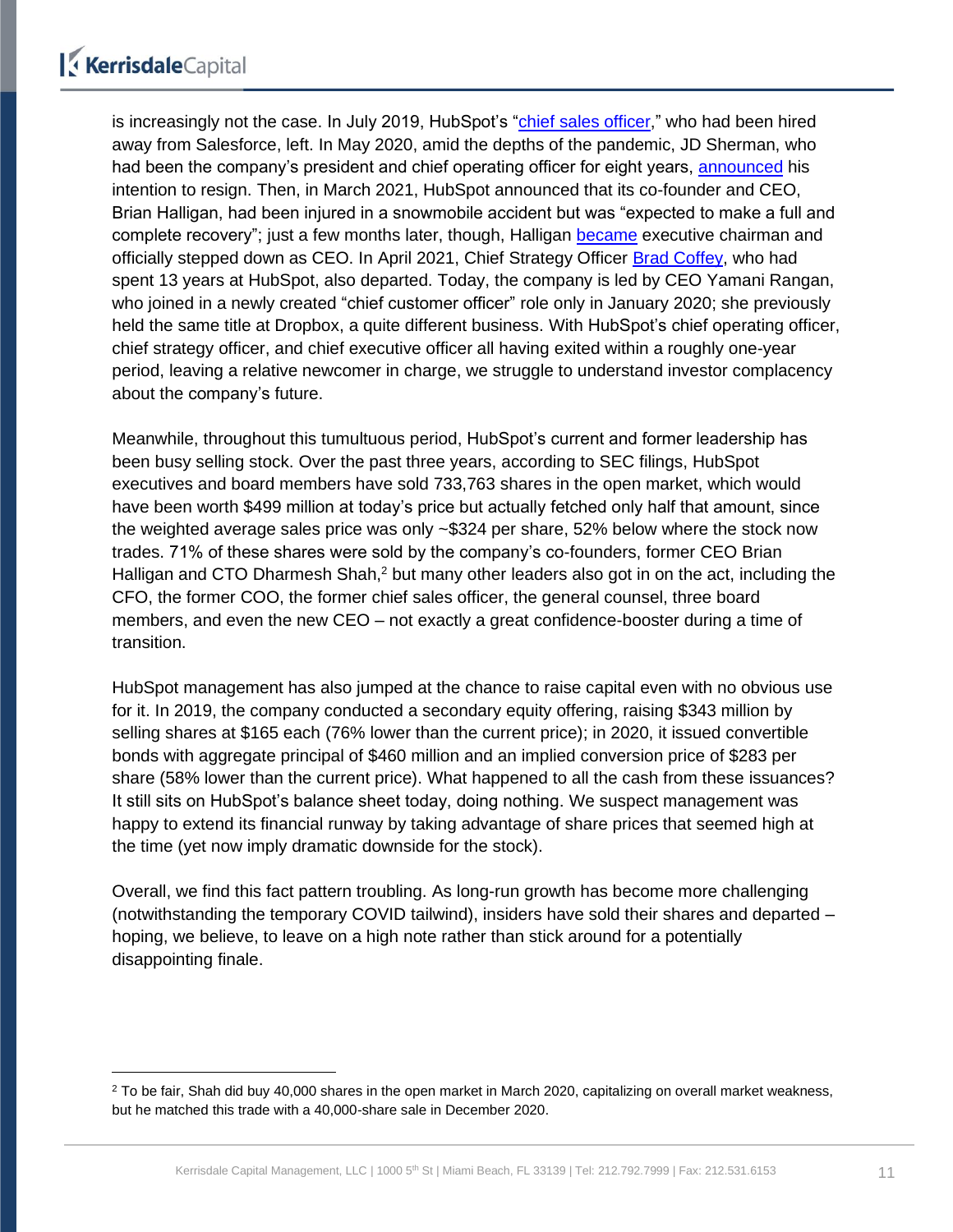## <span id="page-11-0"></span>**HubSpot Is Persistently Unprofitable**

It's no secret that software investors have long prized revenue growth over other indicators of financial success, but the usual hope is that revenue growth will *eventually* translate into "oldfashioned" profitability. For HubSpot, though, "eventually" never seems to come. By software standards, it's not a young company, and, with over a billion dollars of annual revenue, it has already achieved meaningful scale. Yet it has never made money on a GAAP basis and has no near-term plan to do so. Quarter after quarter, expenses have stubbornly exceeded revenues by a similar dollar amount, producing roughly \$50 million in annualized operating losses for seven years straight:

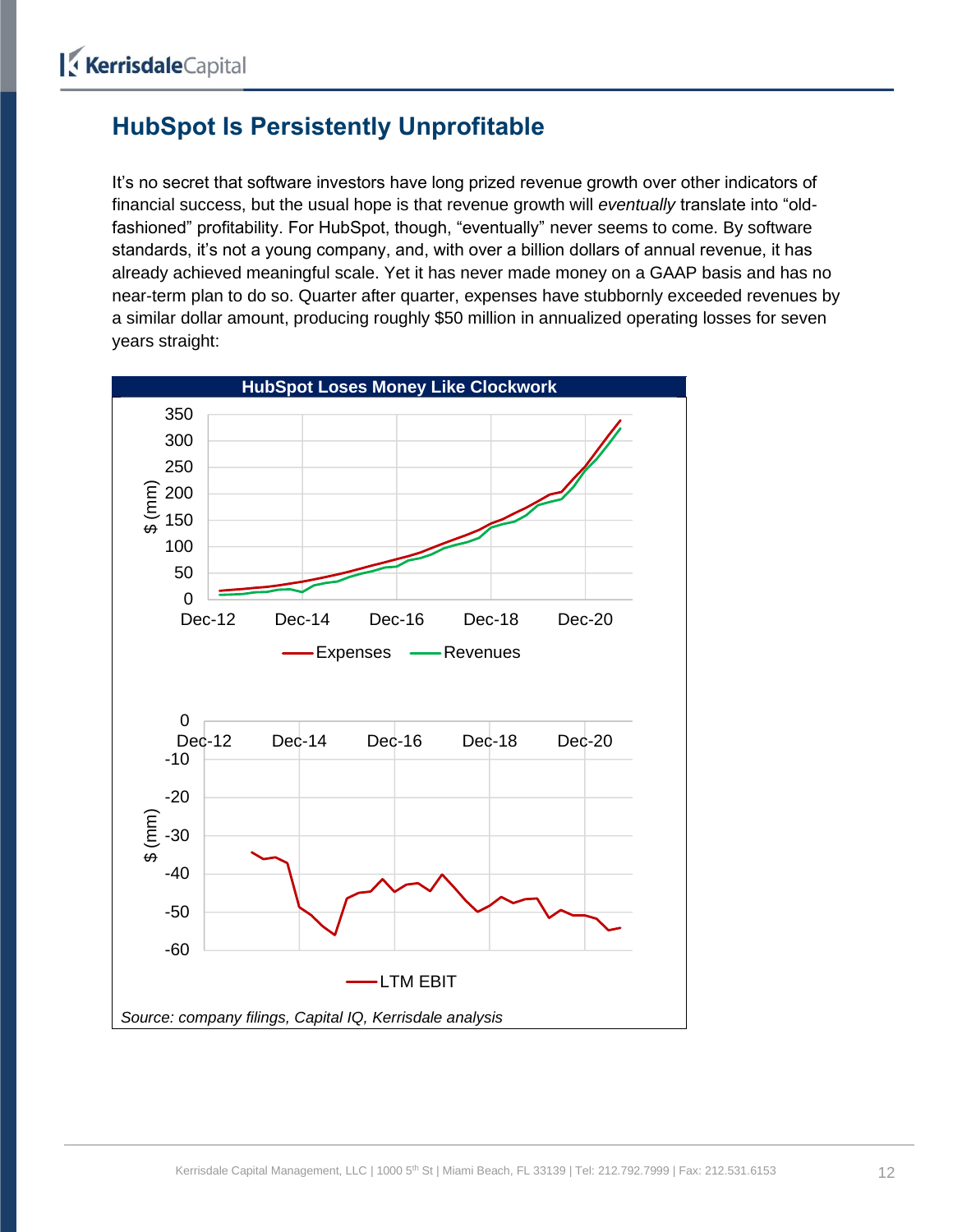HubSpot's long history of losses might come as a surprise to casual observers. In recent earnings presentations, for instance, the company has touted its "sustainable profitability."<sup>3</sup> But this is only *non-GAAP* profitability, driven almost entirely by an enormous amount of stockbased compensation, spread out across every major expense line-item and consistently totaling ~14% of revenue. HubSpot management's "long term target model" calls for the achievement of a 20-25% operating margin at some uncertain future date, but even that target is stated on a non-GAAP basis and excludes stock-based compensation; *including* the impact of stock-based compensation at the 14% level, this target amounts to a measly ~9% *aspirational* operating margin – rather unimpressive in the world of software, where established giants like Microsoft, Adobe, and Oracle are running at ~40%.

As value-minded investors never tire of pointing out, although stock-based compensation doesn't use up cash, it can't reasonably be ignored; it's not as if HubSpot's programmers and salespeople are actually working for free. It's largely because of the company's hefty stockbased compensation that its shares outstanding have steadily marched upward year after year, diluting outside shareholders at a compound annual growth rate of 9%:



## <span id="page-12-0"></span>**Conclusion**

In 2016, the journalist Dan Lyons, who also wrote for the show *Silicon Valley,* published a book about his time working for HubSpot, mocking its vapidity and cultishness. The book closed with the following rueful paragraph:

<sup>3</sup> See [2021 Q3 presentation,](https://www.hubspot.com/hubfs/Investor%20Presentation%20Q321%20(1).pdf) slide 21.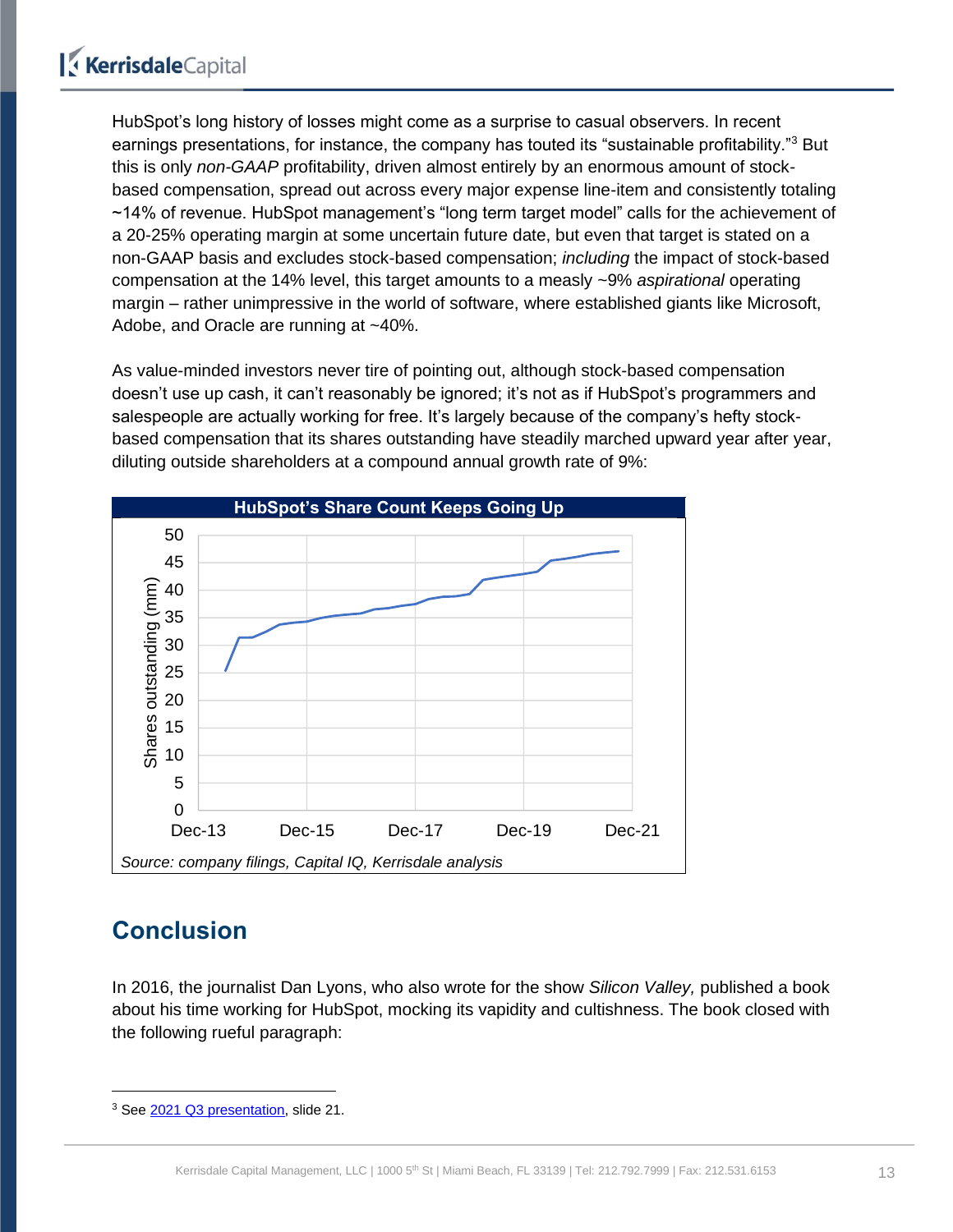HubSpot itself has never turned a profit. Wall Street analysts estimate that the company will continue losing money at least through the end of 2016. Most analysts recommend buying the stock.

The more things change, the more they stay the same. HubSpot still hasn't turned a profit, and most analysts still recommend buying it. In retrospect, putting a high multiple on the company might have made sense back in 2016, when HubSpot was early in its growth phase and still had a large untapped market for its then-distinctive "inbound marketing" approach. But today, faced with a host of hungry competitors and lacking any tangible long-term competitive advantage, HubSpot is no longer a symbol of wild Silicon Valley excess; it's just boring.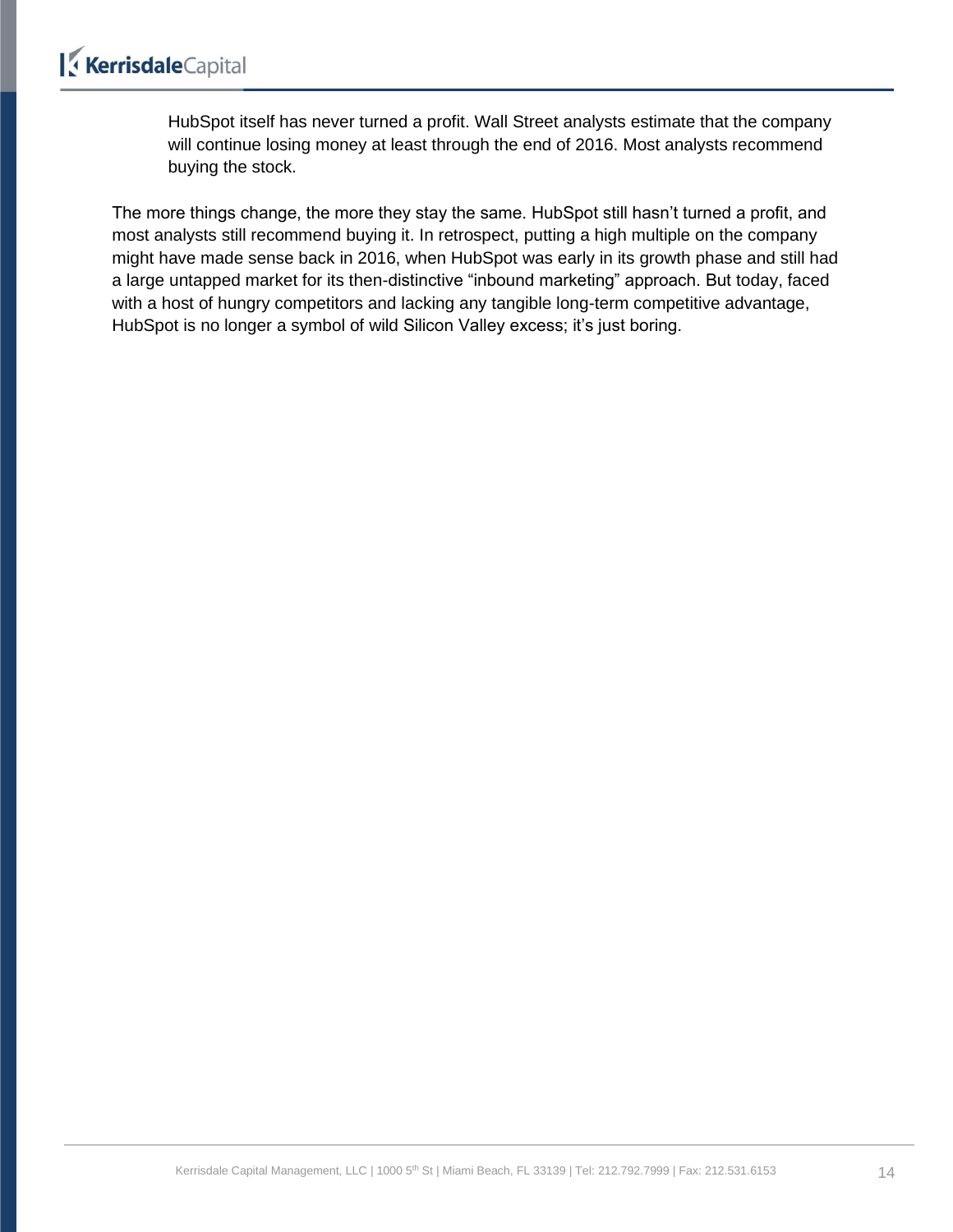## <span id="page-14-0"></span>**Full Legal Disclaimer**

As of the publication date of this report, Kerrisdale Capital Management LLC and its affiliates (collectively "Kerrisdale") have short positions the stock of HubSpot, Inc. ("HUBS"). In addition, others that contributed research to this report and others that we have shared our research with (collectively with Kerrisdale, the "Authors") likewise may have short positions in the stock of HUBS. The Authors stand to realize gains in the event that the price of the stock decreases. Following publication of the report, the Authors may transact in the securities of the company covered herein. All content in this report represent the opinions of Kerrisdale. The Authors have obtained all information herein from sources they believe to be accurate and reliable. However, such information is presented "as is," without warranty of any kind – whether express or implied. The Authors make no representation, express or implied, as to the accuracy, timeliness, or completeness of any such information or with regard to the results obtained from its use. All expressions of opinion are subject to change without notice, and the Authors do not undertake to update or supplement this report or any information contained herein. This report is not a recommendation to short the shares of any company, including HUBS, and is only a discussion of why Kerrisdale is short HUBS.

This document is for informational purposes only and it is not intended as an official confirmation of any transaction. All market prices, data and other information are not warranted as to completeness or accuracy and are subject to change without notice. The information included in this document is based upon selected public market data and reflects prevailing conditions and the Authors' views as of this date, all of which are accordingly subject to change. The Authors' opinions and estimates constitute a best efforts judgment and should be regarded as indicative, preliminary and for illustrative purposes only.

Any investment involves substantial risks, including, but not limited to, pricing volatility, inadequate liquidity, and the potential complete loss of principal. This report's estimated fundamental value only represents a best efforts estimate of the potential fundamental valuation of a specific security, and is not expressed as, or implied as, assessments of the quality of a security, a summary of past performance, or an actionable investment strategy for an investor.

This document does not in any way constitute an offer or solicitation of an offer to buy or sell any investment, security, or commodity discussed herein or of any of the affiliates of the Authors. Also, this document does not in any way constitute an offer or solicitation of an offer to buy or sell any security in any jurisdiction in which such an offer would be unlawful under the securities laws of such jurisdiction. To the best of the Authors' abilities and beliefs, all information contained herein is accurate and reliable. The Authors reserve the rights for their affiliates, officers, and employees to hold cash or derivative positions in any company discussed in this document at any time. As of the original publication date of this document, investors should assume that the Authors are short shares of HUBS and stand to potentially realize gains in the event that the market valuation of the company's common equity is lower than prior to the original publication date. These affiliates, officers, and individuals shall have no obligation to inform any investor or viewer of this report about their historical, current, and future trading